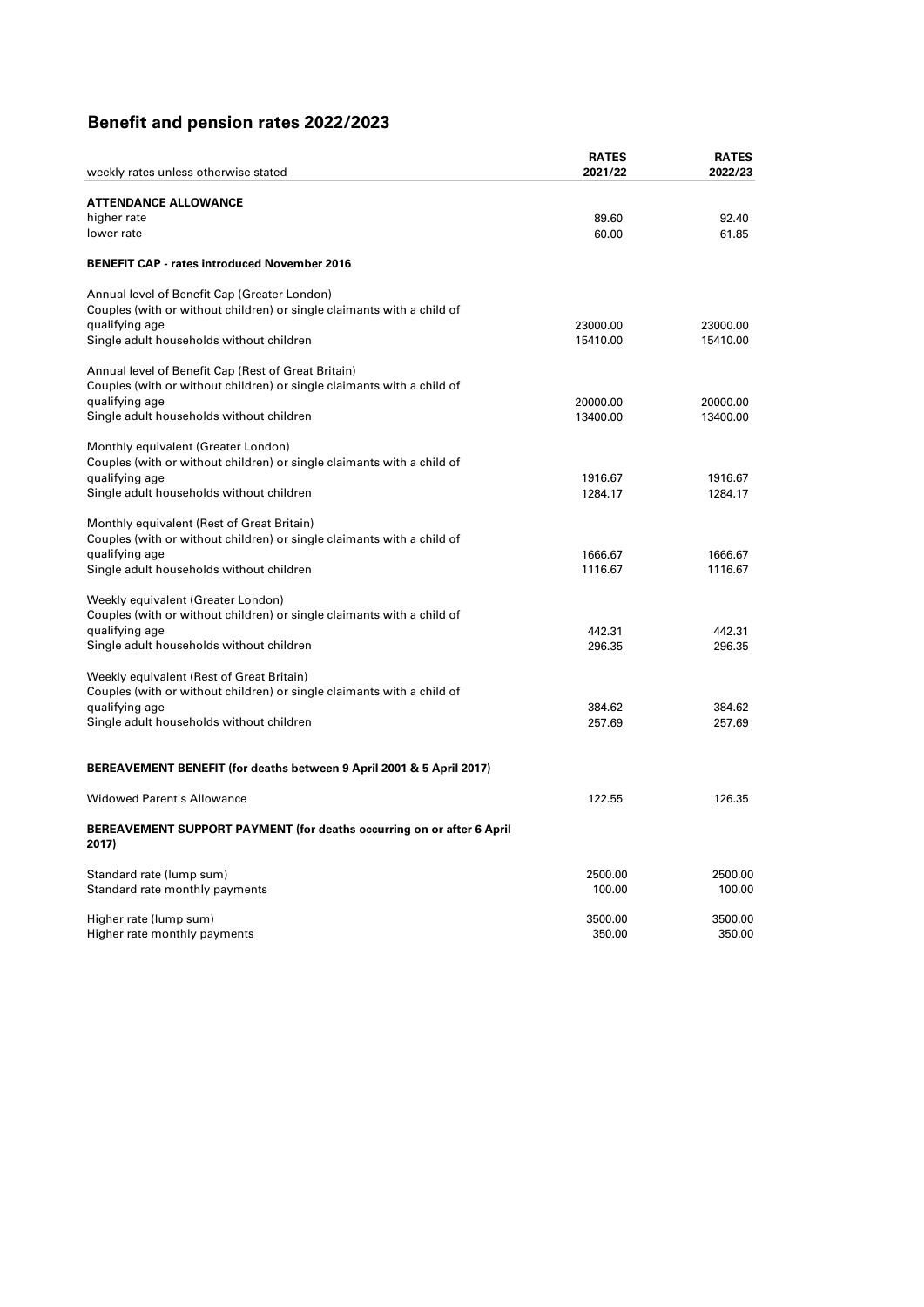#### **CAPITAL LIMITS - rules common to Income Support, income-based Jobseeker's Allowance, income-related Employment & Support Allowance and Housing Benefit unless otherwise stated**

| upper limit<br>Amount disregarded<br>Child disregard - (not Employment & Support Allowance or Housing Benefit)<br>Amount disregarded (living in RC/NH)                                                                                                                   | 16000.00<br>6000.00<br>3000.00<br>10000.00 | 16000.00<br>6000.00<br>3000.00<br>10000.00 |
|--------------------------------------------------------------------------------------------------------------------------------------------------------------------------------------------------------------------------------------------------------------------------|--------------------------------------------|--------------------------------------------|
| <b>CAPITAL LIMITS - rules common to Pension Credit and Housing Benefit</b>                                                                                                                                                                                               |                                            |                                            |
| upper limit - Pension Credit and those getting Housing Benefit and Pension<br><b>Credit Guarantee Credit</b><br>Amount disregarded - Pension Credit and Housing Benefit for those above<br>the qualifying age for Pension Credit<br>Amount disregarded (living in RC/NH) | No limit<br>10000.00<br>10000.00           | No limit<br>10000.00<br>10000.00           |
| <b>Tariff Income</b><br>£1 for every £250, or part thereof, between the amount of<br>capital disregarded and the capital upper limit                                                                                                                                     |                                            |                                            |
| Tariff income - Pension Credit and Housing Benefit where claimant / partner<br>is over State Pension age<br>£1 for every £500, or part thereof, above or between the amount of<br>capital disregarded and any capital upper limit applicable                             |                                            |                                            |
| <b>CARER'S ALLOWANCE</b>                                                                                                                                                                                                                                                 | 67.60                                      | 69.70                                      |
| DEDUCTIONS - rules common to Income Support, Jobseeker's Allowance,<br><b>Employment and Support Allowance, Pension Credit and Housing Benefit</b><br>unless stated otherwise                                                                                            |                                            |                                            |
| Non-dependant deductions from housing benefit and from IS, JSA(IB),<br>ESA(IR) and Pension Credit                                                                                                                                                                        |                                            |                                            |
| aged 25 and over in receipt of IS and JSA(IB),<br>or any age in receipt of main phase ESA(IR),                                                                                                                                                                           |                                            |                                            |
| aged 18 or over, not in remunerative work                                                                                                                                                                                                                                | 15.95                                      | 16.45                                      |
| aged 18 or over and in remunerative work<br>gross income: less than £154                                                                                                                                                                                                 | 15.95                                      | 16.45                                      |
| gross income: £154 to £223.99                                                                                                                                                                                                                                            | 36.65                                      | 37.80                                      |
| gross income: £224 to £291.99                                                                                                                                                                                                                                            | 50.30                                      | 51.85                                      |
| gross income: £292 to £388.99                                                                                                                                                                                                                                            | 82.30                                      | 84.85                                      |
| gross income: £389 to £483.99                                                                                                                                                                                                                                            | 93.70                                      | 96.60                                      |
| gross income: £484 and above                                                                                                                                                                                                                                             | 102.85                                     | 106.05                                     |
| Deductions from housing benefit                                                                                                                                                                                                                                          |                                            |                                            |
| Service charges for fuel                                                                                                                                                                                                                                                 |                                            |                                            |
| heating                                                                                                                                                                                                                                                                  | 34.30                                      | 35.25                                      |
| hot water                                                                                                                                                                                                                                                                | 4.00                                       | 4.10                                       |
| lighting                                                                                                                                                                                                                                                                 | 2.75                                       | 2.85                                       |
| cooking                                                                                                                                                                                                                                                                  | 4.00                                       | 4.10                                       |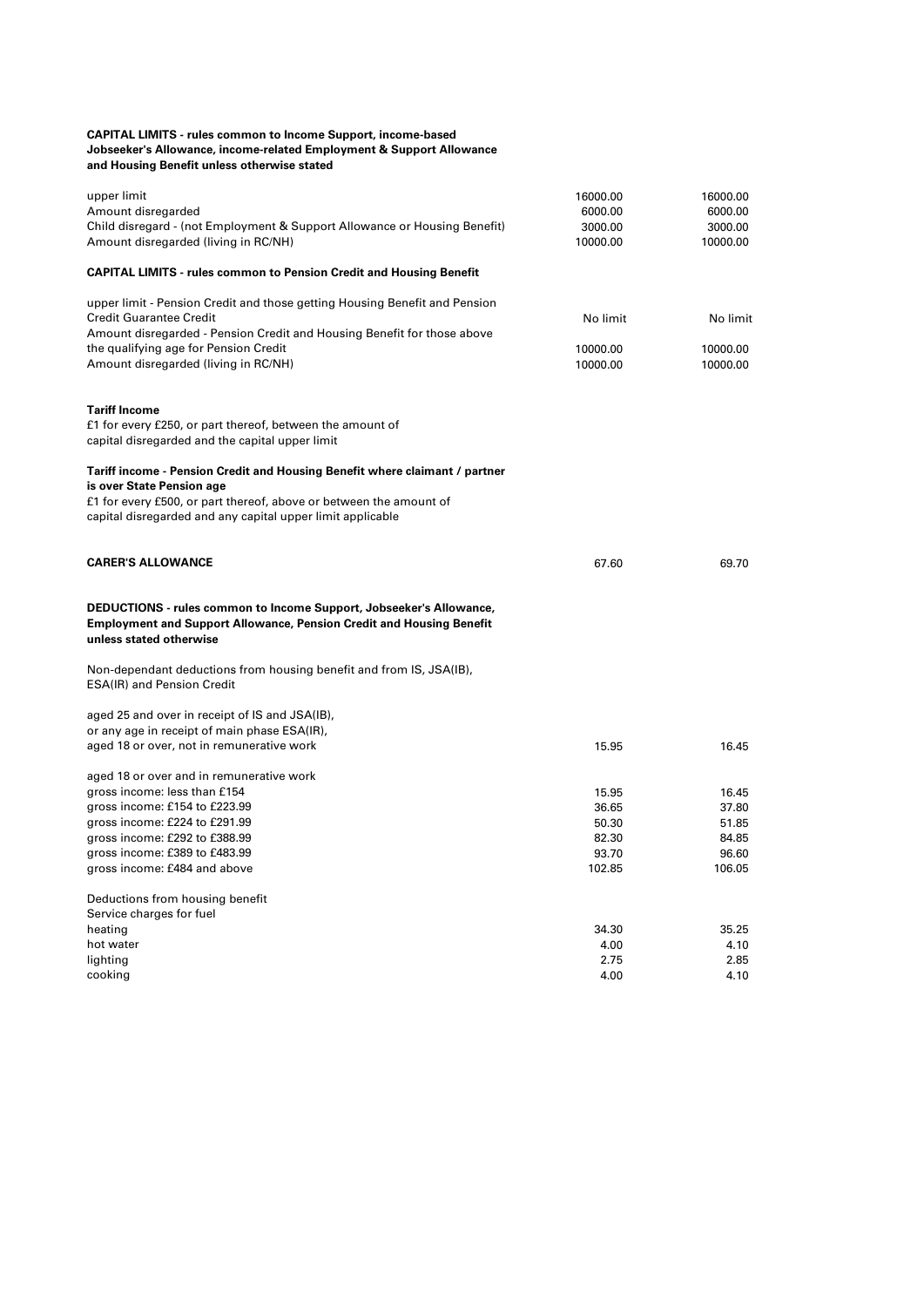| Age 16 - 24                                                              | 19.73 | 20.35 |
|--------------------------------------------------------------------------|-------|-------|
| Maximum deduction for arrears of Child Maintenance                       |       |       |
| Age $25 +$                                                               | 29.88 | 30.80 |
| Age 16 - 24                                                              | 23.68 | 24.42 |
| <b>Arrears of Council Tax &amp; Fines</b>                                |       |       |
| Age $25 +$                                                               | 24.90 | 25.66 |
| Age 16 - 24                                                              | 19.73 | 20.35 |
| Arrears of Comm. Charge & overpayment recovery                           |       |       |
| Deductions from JSA(C) and ESA (C)                                       |       |       |
|                                                                          |       |       |
| Benefits (not HB or Council Tax)                                         | 30.00 | 30.80 |
| Housing Benefit / CTB only                                               | 18.75 | 19.25 |
| <b>Fraud Overpayments</b>                                                |       |       |
|                                                                          |       |       |
| ordinary overpayments                                                    | 11.25 | 11.55 |
| Maximum deduction rates for recovery of overpayments (not JSA(C)/ESA(C)) |       |       |
|                                                                          |       |       |
| lower rate                                                               | 3.75  | 3.85  |
| standard rate                                                            | 5.00  | 5.00  |
| fine or compensation order                                               |       |       |
|                                                                          |       |       |
| court order against couple                                               | 5.90  | 6.10  |
| court order against claimant                                             | 3.75  | 3.85  |
| arrears of Community Charge                                              |       |       |
|                                                                          |       |       |
|                                                                          |       |       |
| <b>Child Maintenance Deduction</b>                                       | 8.40  | 8.40  |
|                                                                          |       |       |
| Council Tax etc. and deductions for ELDS and ILS.                        |       |       |
| arrears of housing, fuel and water costs                                 | 3.75  | 3.85  |
| Third party deductions from IS, JSA(IB), ESA(IR) and Pension Credit for; |       |       |
|                                                                          |       |       |
| Amount for personal expenses (not HB)                                    | 26.20 | 27.00 |
|                                                                          |       |       |
| breakfast only - claimant and each member of the family                  | 3.60  | 3.70  |
| each child under 16                                                      | 9.75  | 10.05 |
| each person in family aged 16 or over                                    | 19.45 | 20.05 |
| single claimant                                                          | 19.45 | 20.05 |
| less than three meals a day                                              |       |       |
| each child under 16                                                      | 14.80 | 15.25 |
| each person in family aged 16 or over                                    | 29.20 | 30.10 |
| single claimant                                                          | 29.20 | 30.10 |
| three or more meals a day                                                |       |       |
| Amount ineligible for meals                                              |       |       |
|                                                                          |       |       |

Sanction reduction rate for income related ESA&JSA

will be reduced in full when customer is subject to a sanction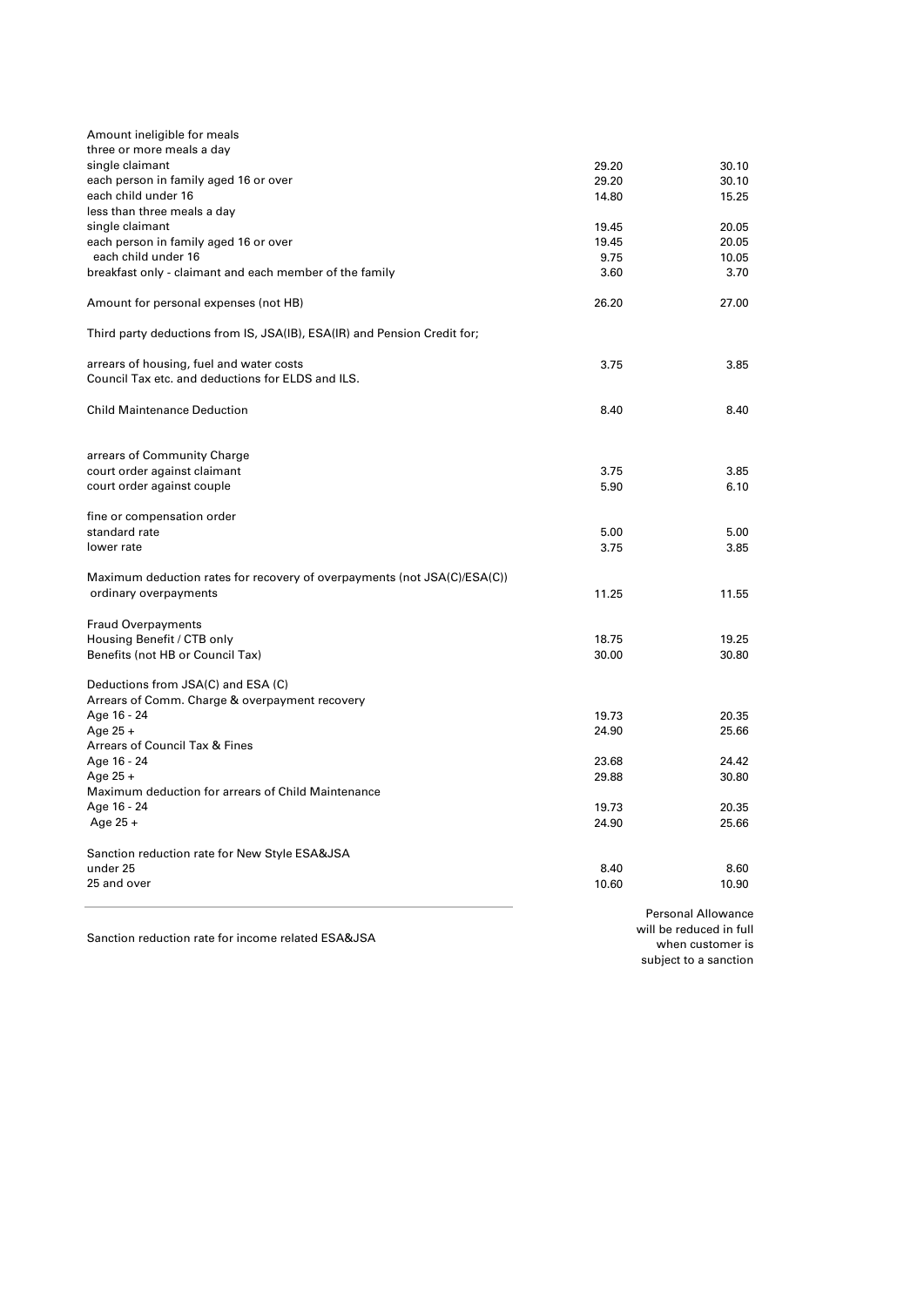## **Dependency Increases**

Adult dependency increases for spouse or person looking after children - payable with;

| long term Incapacity Benefit                                                   | 66.65  | 68.70<br>69.70 |
|--------------------------------------------------------------------------------|--------|----------------|
| Unemployability Supplement.                                                    | 67.60  |                |
| Severe Disablement Allowance                                                   | 39.95  | 41.20          |
| short-term Incapacity Benefit (over state pension age)                         | 64.10  | 66.10          |
| short-term Incapacity Benefit (under State Pension age)                        | 51.90  | 53.50          |
| Child Dependency Increases - payable with;                                     |        |                |
| State Pension; Widowed Mothers/Parents Allowance;                              | 11.35  | 11.35          |
| short-term Incapacity benefit - higher rate or over state pension age;         |        |                |
| long-term Incapacity Benefit; Carer's Allowance; Severe Disablement            |        |                |
| Unemployability Supplement.                                                    |        |                |
| NB - The rate of child dependency increase is adjusted where it is payable for |        |                |
| the eldest child for whom child benefit is also paid. The weekly rate in such  |        |                |
| cases is reduced by the difference (less £3.65) between the ChB rates for the  | 8.00   | 8.00           |
| eldest and subsequent children.                                                |        |                |
| <b>DISABILITY LIVING ALLOWANCE</b>                                             |        |                |
|                                                                                |        |                |
| <b>Care Component</b>                                                          |        |                |
| Highest                                                                        | 89.60  | 92.40          |
| Middle                                                                         | 60.00  | 61.85          |
| Lowest                                                                         | 23.70  | 24.45          |
| <b>Mobility Component</b>                                                      |        |                |
| Higher                                                                         | 62.55  | 64.50          |
| Lower                                                                          | 23.70  | 24.45          |
| <b>DISREGARDS</b>                                                              |        |                |
| <b>Housing Benefit</b>                                                         |        |                |
| Earnings disregards                                                            |        |                |
| standard (single claimant)                                                     | 5.00   | 5.00           |
| couple                                                                         | 10.00  | 10.00          |
| higher (special occupations/circumstances)                                     | 20.00  | 20.00          |
| lone parent                                                                    | 25.00  | 25.00          |
| childcare charges                                                              | 175.00 | 175.00         |
| childcare charges (2 or more children)                                         | 300.00 | 300.00         |
| permitted work higher                                                          | 143.00 | 152.00         |
| permitted work lower                                                           | 20.00  | 20.00          |
| Other Income disregards                                                        |        |                |
| adult maintenance disregard                                                    | 15.00  | 15.00          |
| war disablement pension and war widows pension                                 | 10.00  | 10.00          |
| widowed mothers/parents allowance                                              | 15.00  | 15.00          |
| Armed Forces Compensation Scheme                                               | 10.00  | 10.00          |
| student loan                                                                   | 10.00  | 10.00          |
| student's covenanted income                                                    | 5.00   | 5.00           |
| income from boarders (plus 50% of the balance)                                 | 20.00  | 20.00          |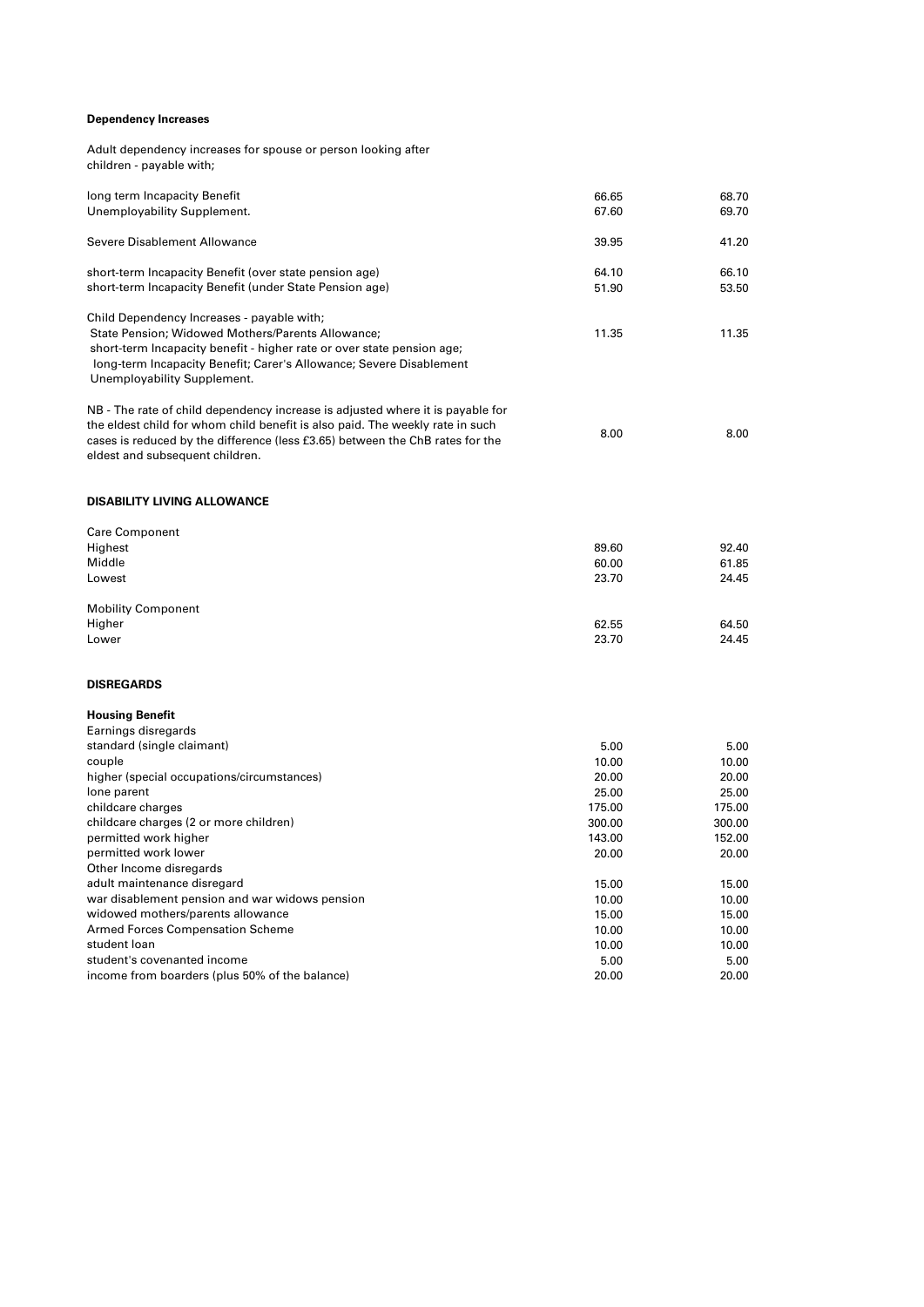| additional earnings disregard                                                          | 17.10           | 17.10           |
|----------------------------------------------------------------------------------------|-----------------|-----------------|
| income from subtenants (£20 fixed from April 08)                                       | 20.00           | 20.00           |
| Income Support, income-based Jobseeker's Allowance,                                    |                 |                 |
| Income-related Employment and Support Allowance (ESA(IR)) and Pension                  |                 |                 |
| Credit                                                                                 |                 |                 |
| Earnings disregards                                                                    |                 |                 |
| standard (single claimant) (not ESA(IR))                                               | 5.00            | 5.00            |
| couple (not ESA(IR))                                                                   | 10.00           | 10.00           |
| higher (special occupations/circumstances)                                             | 20.00           | 20.00           |
| partner of claimant (ESA(IR))                                                          | 20.00 (maximum) | 20.00 (maximum) |
| Other Income disregards                                                                |                 |                 |
| war disablement pension and war widows pension                                         | 10.00           | 10.00           |
| widowed mothers/parents allowance                                                      | 10.00           | 10.00           |
| <b>Armed Forces Compensation Scheme</b>                                                | 10.00           | 10.00           |
| student Ioan (not Pension Credit)                                                      | 10.00           | 10.00           |
| student's covenanted income (not Pension Credit)                                       | 5.00            | 5.00            |
| income from boarders (plus 50% of the balance)                                         | 20.00           | 20.00           |
| income from subtenants (£20 fixed from April 08)                                       | 20.00           | 20.00           |
|                                                                                        |                 |                 |
| <b>EARNINGS RULES</b>                                                                  |                 |                 |
| Carer's Allowance                                                                      | 128.00          | 132.00          |
|                                                                                        |                 |                 |
| Limit of earnings from councillor's allowance                                          | 143.00          | 152.00          |
| permitted work earnings limit - higher                                                 | 143.00          | 152.00          |
| - lower                                                                                | 20.00           | 20.00           |
| Industrial Injuries unemployability supplement                                         |                 |                 |
| permitted earnings level (annual amount)                                               | 7436.00         | 7904.00         |
|                                                                                        |                 |                 |
| Earnings level at which adult dependency increases (ADI) are affected with:            |                 |                 |
| short-term incapacity benefit where claimant is                                        |                 |                 |
| (a) under state pension age                                                            | 51.90           | 53.50           |
| (b) over state pension age                                                             | 64.10           | 66.10           |
| long term incapacity benefit                                                           |                 |                 |
| severe disablement allowance, unemployability                                          |                 |                 |
| supplement - payable when dependant                                                    |                 |                 |
| (a) is living with claimant                                                            | 74.70           | 77.00           |
| (b) still qualifies for the tapered earnings rule                                      | 45.09           | 45.09           |
| Earnings level at which ADI is affected when dependant is not living with<br>claimant: |                 |                 |
| long-term incapacity benefit                                                           | 66.65           | 68.70           |
| unemployability supplement                                                             | 67.60           | 69.70           |
| severe disablement allowance                                                           | 39.95           | 41.20           |
|                                                                                        |                 |                 |
| Earnings level at which child dependency increases                                     |                 |                 |
| are affected                                                                           |                 |                 |
| for first child                                                                        | 245.00          | 255.00          |
| additional amount for each subsequent child                                            | 33.00           | 34.00           |
|                                                                                        |                 |                 |
| Pension income threshold for incapacity benefit                                        | 85.00           | 85.00           |
| pension income threshold for contributory employment & support allowance               | 85.00           | 85.00           |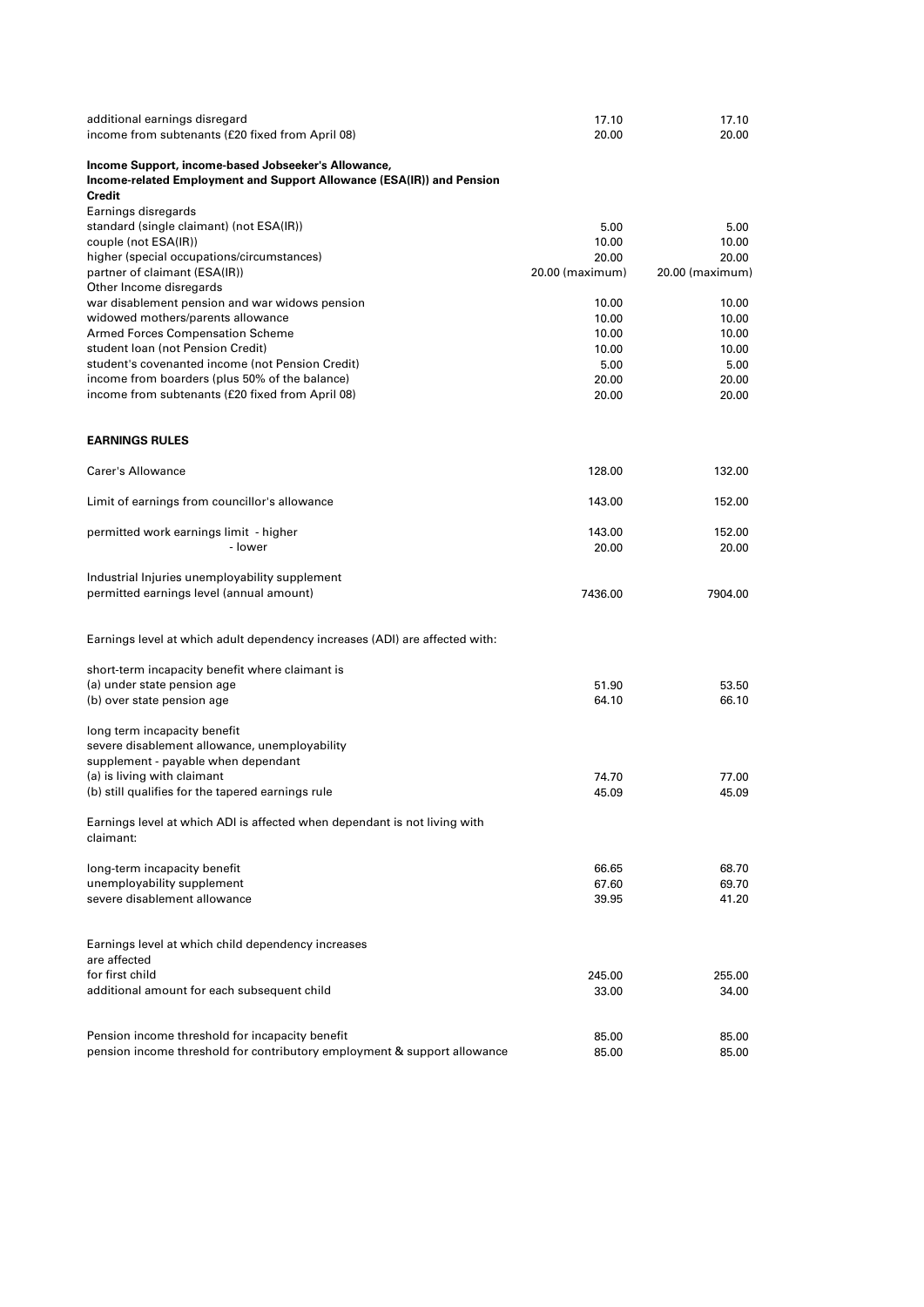#### **EMPLOYMENT AND SUPPORT ALLOWANCE**

| <b>Personal Allowances</b>                              |        |        |
|---------------------------------------------------------|--------|--------|
| Single                                                  |        |        |
| under 25                                                | 59.20  | 61.05  |
| 25 or over                                              | 74.70  | 77.00  |
|                                                         |        |        |
| lone parent                                             |        |        |
| under 18                                                | 59.20  | 61.05  |
| 18 or over                                              | 74.70  | 77.00  |
| couple                                                  |        |        |
| both under 18                                           | 59.20  | 61.05  |
| both under 18 with child                                | 89.45  | 92.20  |
| both under 18 (main phase)                              | 74.70  | 77.00  |
|                                                         |        |        |
| both under 18 with child (main phase)                   | 117.40 | 121.05 |
| one 18 or over, one under 18 (certain conditions apply) | 117.40 | 121.05 |
| both over 18                                            | 117.40 | 121.05 |
| claimant under 25, partner under 18                     | 59.20  | 61.05  |
| claimant 25 or over, partner under 18                   | 74.70  | 77.00  |
| claimant (main phase), partner under 18                 | 74.70  | 77.00  |
| Premiums                                                |        |        |
|                                                         |        |        |
| enhanced disability                                     |        |        |
| single                                                  | 17.20  | 17.75  |
| couple                                                  | 24.60  | 25.35  |
| severe disability                                       |        |        |
| single                                                  | 67.30  | 69.40  |
| couple (lower rate)                                     | 67.30  | 69.40  |
| couple (higher rate)                                    | 134.60 | 138.80 |
|                                                         |        |        |
| carer                                                   | 37.70  | 38.85  |
| pensioner                                               |        |        |
|                                                         |        |        |
| single with work-related activity component             | 72.70  | 75.00  |
| single with support component                           | 63.00  | 65.00  |
| single with no component                                | 102.40 | 105.60 |
| couple with work-related activity component             | 123.20 | 127.05 |
| couple with support component                           | 113.50 | 117.05 |
| couple with no component                                | 152.90 | 157.65 |
| Components                                              |        |        |
|                                                         | 29.70  |        |
| <b>Work-related Activity</b>                            |        | 30.60  |
| Support                                                 | 39.40  | 40.60  |
| <b>HOUSING BENEFIT</b>                                  |        |        |
| <b>Personal Allowances</b>                              |        |        |
|                                                         |        |        |
| single                                                  |        |        |
| under 25                                                | 59.20  | 61.05  |
| 25 or over                                              | 74.70  | 77.00  |
| entitled to main phase ESA                              | 74.70  | 77.00  |
| lone parent                                             |        |        |
| under 18                                                | 59.20  | 61.05  |
|                                                         |        |        |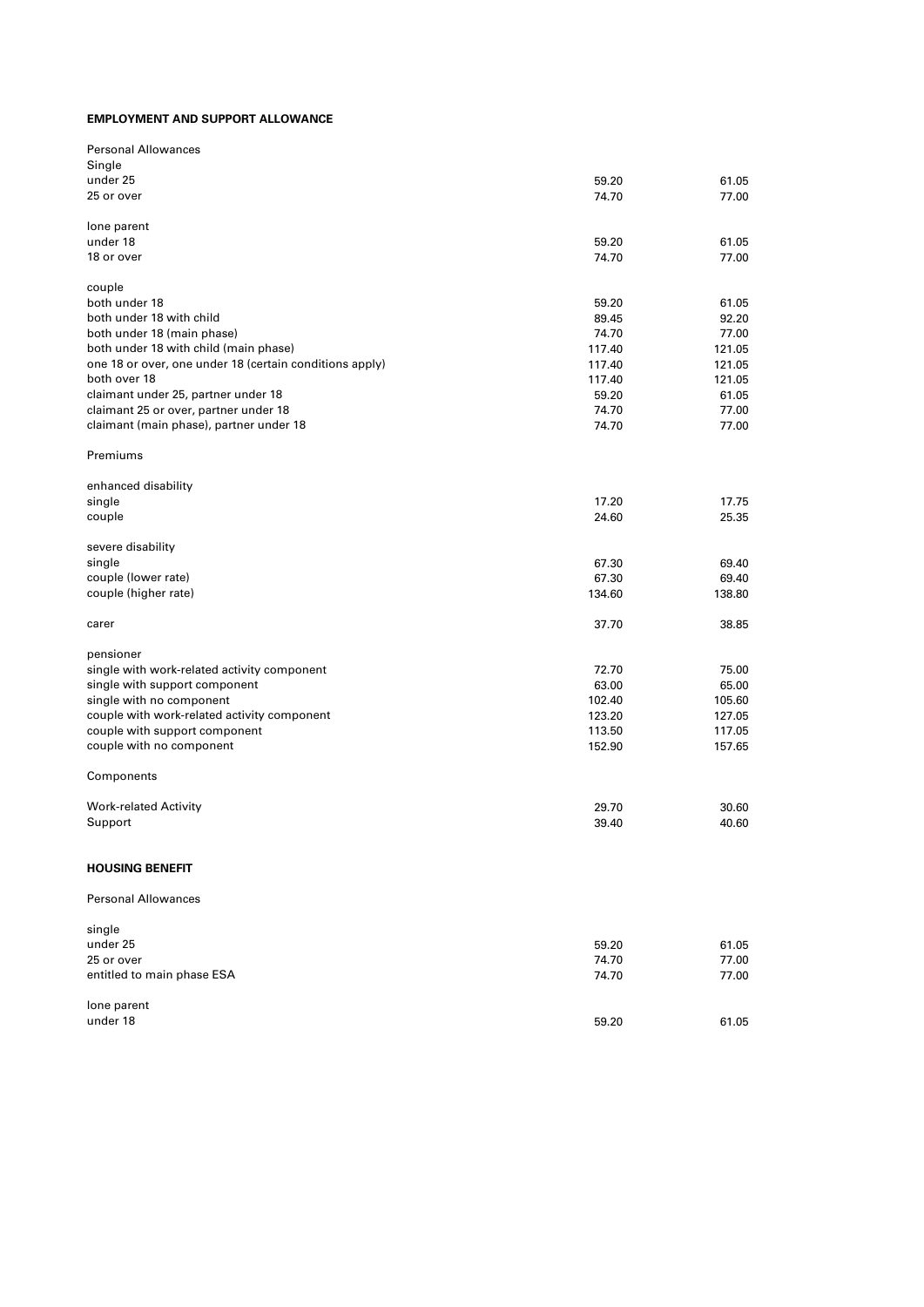| 18 or over<br>entitled to main phase ESA                                                                                                                                                                                                                                            | 74.70<br>74.70           | 77.00<br>77.00           |
|-------------------------------------------------------------------------------------------------------------------------------------------------------------------------------------------------------------------------------------------------------------------------------------|--------------------------|--------------------------|
| couple<br>both under 18<br>one or both 18 or over                                                                                                                                                                                                                                   | 89.45<br>117.40          | 92.20<br>121.05          |
| claimant entitled to main phase ESA                                                                                                                                                                                                                                                 | 117.40                   | 121.05                   |
| dependent children                                                                                                                                                                                                                                                                  | 68.60                    | 70.80                    |
| single / lone parent - state pension age or over<br>couple - state pension age or over                                                                                                                                                                                              | 191.15<br>286.05         | 197.10<br>294.90         |
| single / lone parent - reached state pension age on or after 1 April 2021<br>couple - both reached state pension age on or after 1 April 2021                                                                                                                                       | 177.10<br>270.30         | 182.60<br>278.70         |
| for the claimant and the other party to the marriage where one or more<br>members of the marriage are state pension age or over<br>for each additional spouse who is a member of the same household as the<br>claimant and one or more of the members are state pension age or over | 286.05<br>94.90          | 294.90<br>97.80          |
| If the claimant is a member of a polygamous marriage and all of the<br>members of the marriage have attained pensionable age on or after 1 April<br>2021                                                                                                                            |                          |                          |
| For the claimant and the other party to the marriage<br>For each additional spouse who is a member of the same household as the<br>claimant                                                                                                                                         | 270.30<br>93.20          | 278.70<br>96.10          |
| Premiums                                                                                                                                                                                                                                                                            |                          |                          |
| family<br>family (lone parent rate)                                                                                                                                                                                                                                                 | 17.65<br>22.20           | 17.85<br>22.20           |
| disability<br>single<br>couple                                                                                                                                                                                                                                                      | 35.10<br>50.05           | 36.20<br>51.60           |
| enhanced disability<br>single<br>disabled child<br>couple                                                                                                                                                                                                                           | 17.20<br>26.67<br>24.60  | 17.75<br>27.44<br>25.35  |
| severe disability<br>single<br>couple (lower rate)<br>couple (higher rate)                                                                                                                                                                                                          | 67.30<br>67.30<br>134.60 | 69.40<br>69.40<br>138.80 |
| disabled child                                                                                                                                                                                                                                                                      | 65.94                    | 68.04                    |
| carer                                                                                                                                                                                                                                                                               | 37.70                    | 38.85                    |
| <b>ESA</b> components<br>work-related activity<br>support                                                                                                                                                                                                                           | 29.70<br>39.40           | 30.60<br>40.60           |
| <b>INCAPACITY BENEFIT</b>                                                                                                                                                                                                                                                           |                          |                          |
| Long-term Incapacity Benefit                                                                                                                                                                                                                                                        | 114.70                   | 118.25                   |
| Short-term Incapacity Benefit (under state pension age)<br>lower rate<br>higher rate                                                                                                                                                                                                | 86.55<br>102.40          | 89.25<br>105.55          |
| Short-term Incapacity Benefit (over state pension age)<br>lower rate<br>higher rate                                                                                                                                                                                                 | 110.05<br>114.70         | 113.45<br>118.25         |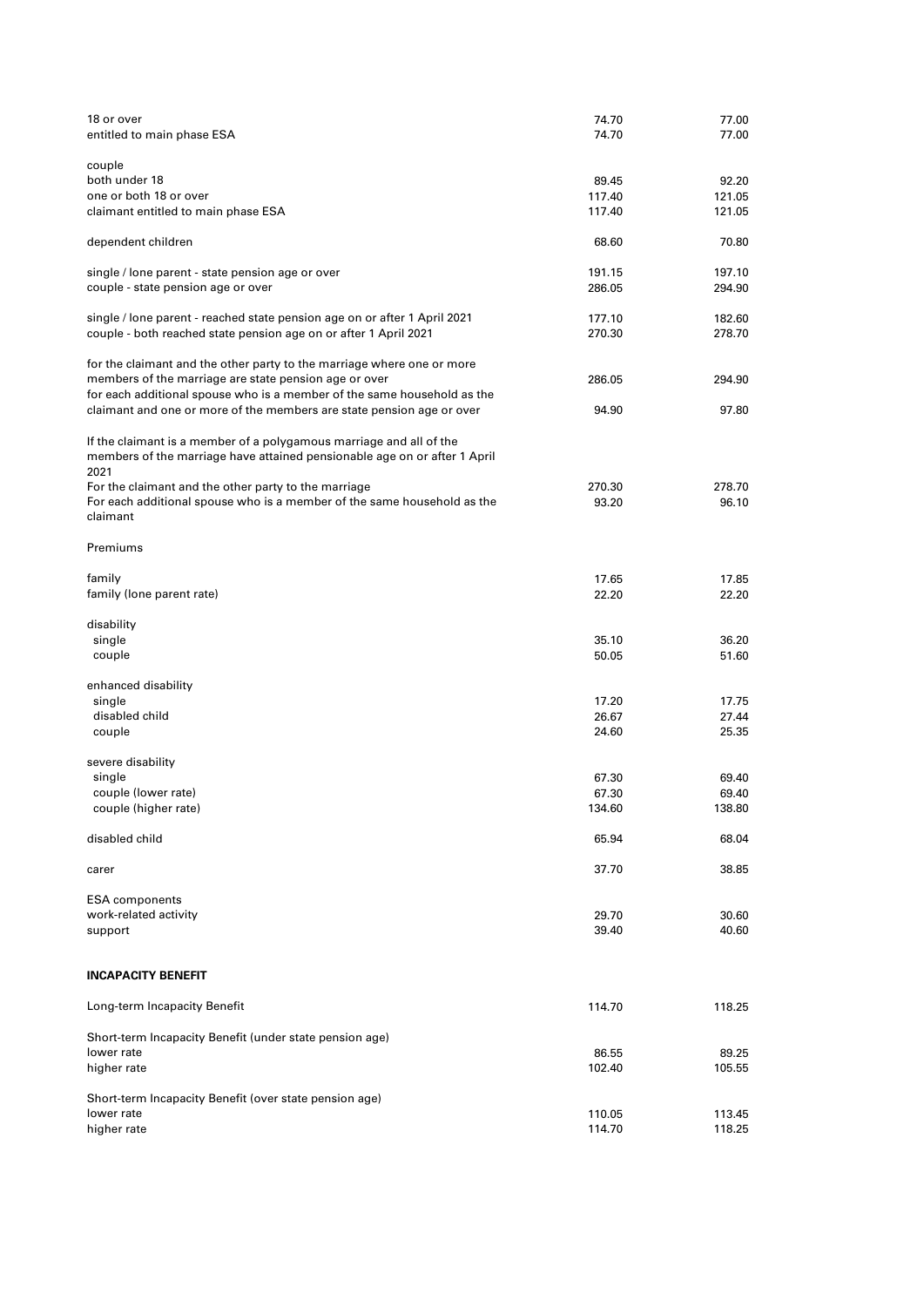| Increase of Long-term Incapacity Benefit for age |        |        |
|--------------------------------------------------|--------|--------|
| higher rate                                      | 12.15  | 12.55  |
|                                                  |        |        |
| lower rate                                       | 6.75   | 6.95   |
|                                                  |        |        |
| Invalidity Allowance (Transitional)              |        |        |
| higher rate                                      | 12.15  | 12.55  |
| middle rate                                      | 6.75   | 6.95   |
| lower rate                                       | 6.75   | 6.95   |
|                                                  |        |        |
|                                                  |        |        |
| <b>INCOME SUPPORT</b>                            |        |        |
|                                                  |        |        |
| <b>Personal Allowances</b>                       |        |        |
| single                                           |        |        |
| under 25                                         | 59.20  | 61.05  |
| 25 or over                                       | 74.70  | 77.00  |
|                                                  |        |        |
| lone parent                                      |        |        |
| under 18                                         | 59.20  | 61.05  |
| 18 or over                                       | 74.70  | 77.00  |
|                                                  |        |        |
|                                                  |        |        |
| couple                                           |        |        |
| both under 18                                    | 59.20  | 61.05  |
| both under 18 - higher rate                      | 89.45  | 92.20  |
| one under 18, one under 25                       | 59.20  | 61.05  |
| one under 18, one 25 and over                    | 74.70  | 77.00  |
| both 18 or over                                  | 117.40 | 121.05 |
|                                                  |        |        |
| dependent children                               | 68.60  | 70.80  |
|                                                  |        |        |
| Premiums                                         |        |        |
|                                                  |        |        |
| family / lone parent                             | 17.65  | 17.85  |
|                                                  |        |        |
|                                                  |        |        |
| pensioner (applies to couples only)              | 152.90 | 157.65 |
|                                                  |        |        |
| disability                                       |        |        |
| single                                           | 35.10  | 36.20  |
| couple                                           | 50.05  | 51.60  |
|                                                  |        |        |
| enhanced disability                              |        |        |
| single                                           | 17.20  | 17.75  |
| disabled child                                   | 26.67  | 27.44  |
| couple                                           | 24.60  | 25.35  |
|                                                  |        |        |
| severe disability                                |        |        |
|                                                  |        |        |
| single                                           | 67.30  | 69.40  |
| couple (lower rate)                              | 67.30  | 69.40  |
| couple (higher rate)                             | 134.60 | 138.80 |
|                                                  |        |        |
| disabled child                                   | 65.94  | 68.04  |
|                                                  |        |        |
| carer                                            | 37.70  | 38.85  |
|                                                  |        |        |
| Relevant sum for strikers                        | 41.00  | 42.50  |
|                                                  |        |        |
|                                                  |        |        |
| <b>INDUSTRIAL DEATH BENEFIT</b>                  |        |        |
|                                                  |        |        |
| Widow's pension                                  |        |        |
| higher rate                                      | 137.60 | 141.85 |
|                                                  |        |        |
| lower rate                                       | 41.28  | 42.56  |
| Widower's pension                                | 137.60 | 141.85 |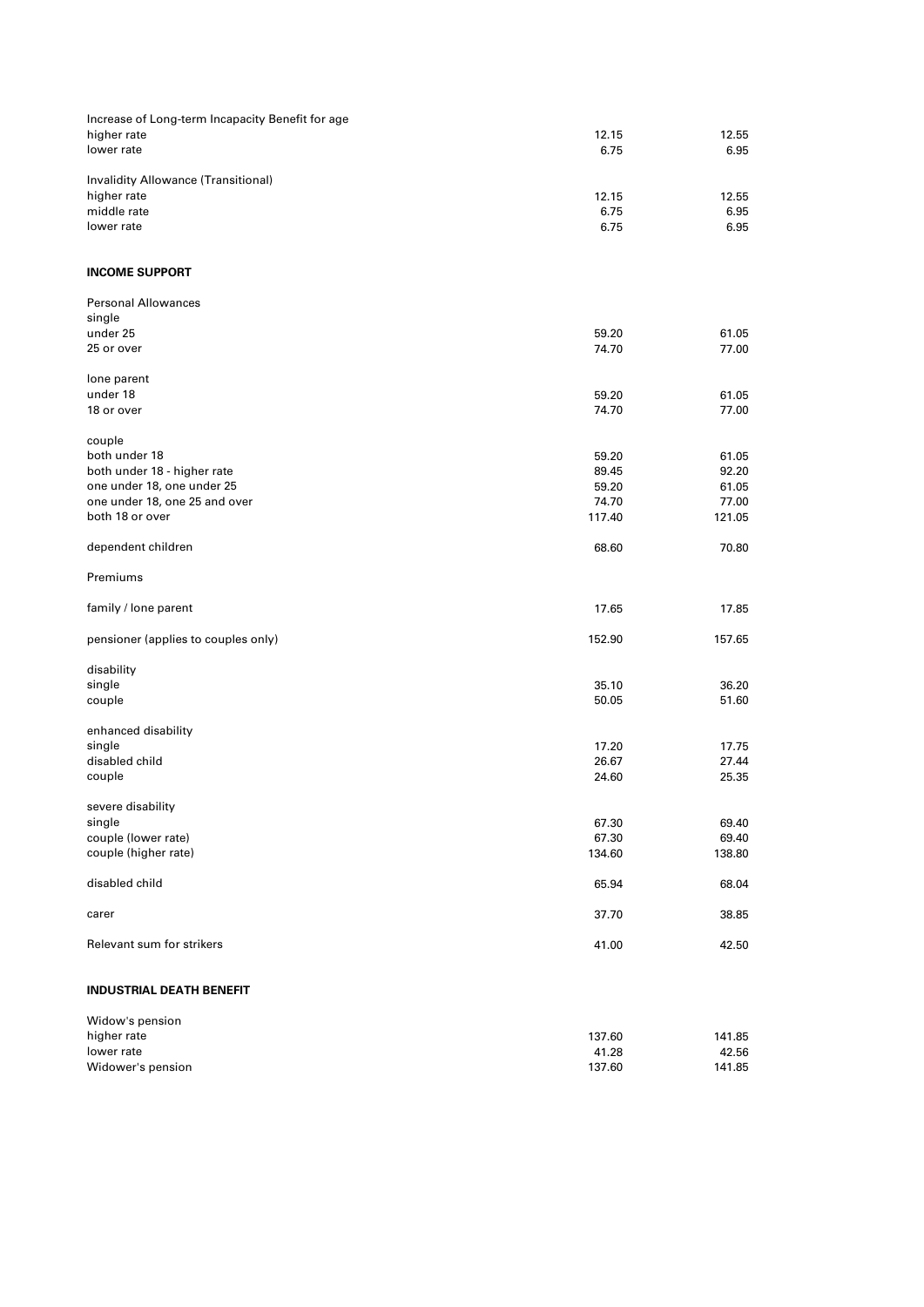## **INDUSTRIAL INJURIES DISABLEMENT BENEFIT**

| 1.00                                           | 182.90   | 188.60   |
|------------------------------------------------|----------|----------|
| 0.90                                           | 164.61   | 169.74   |
| 0.80                                           | 146.32   | 150.88   |
| 0.70                                           | 128.03   | 132.02   |
| 0.60                                           | 109.74   | 113.16   |
| 0.50                                           | 91.45    | 94.30    |
| 0.40                                           | 73.16    | 75.44    |
| 0.30                                           | 54.87    | 56.58    |
| 0.20                                           | 36.58    | 37.72    |
| Maximum life gratuity (lump sum)               | 12140.00 | 12520.00 |
| <b>Unemployability Supplement</b>              | 113.10   | 116.60   |
| increase for early incapacity                  |          |          |
| higher rate                                    | 23.40    | 24.15    |
| middle rate                                    | 15.00    | 15.50    |
| lower rate                                     | 7.50     | 7.75     |
|                                                |          |          |
| Maximum reduced earnings allowance             | 73.16    | 75.44    |
| Maximum retirement allowance                   | 18.29    | 18.86    |
| Constant attendance allowance                  |          |          |
| exceptional rate                               | 146.40   | 151.00   |
| intermediate rate                              | 109.80   | 113.25   |
| normal maximum rate                            | 73.20    | 75.50    |
| part-time rate                                 | 36.60    | 37.75    |
|                                                |          |          |
| Exceptionally severe disablement allowance     | 73.20    | 75.50    |
| <b>JOBSEEKER'S ALLOWANCE</b>                   |          |          |
| <b>Contribution based JSA - Personal Rates</b> |          |          |
| under 25                                       | 59.20    | 61.05    |
| 25 or over                                     |          |          |
|                                                | 74.70    | 77.00    |
|                                                |          |          |
| Income-based JSA - Personal Allowances         |          |          |
| under 25                                       | 59.20    | 61.05    |
| 25 or over                                     | 74.70    | 77.00    |
|                                                |          |          |
| lone parent<br>under 18                        | 59.20    | 61.05    |
| 18 or over                                     | 74.70    | 77.00    |
|                                                |          |          |
| couple                                         |          |          |
| both under 18                                  | 59.20    | 61.05    |
| both under 18 - higher rate                    | 89.45    | 92.20    |
| one under 18, one under 25                     | 59.20    | 61.05    |
| one under 18, one 25 and over                  | 74.70    | 77.00    |
| both 18 or over                                | 117.40   | 121.05   |
| dependent children                             | 68.60    | 70.80    |
| Premiums                                       |          |          |
| family / lone parent                           | 17.65    | 17.85    |
| pensioner                                      |          |          |
| single                                         | 102.40   | 105.60   |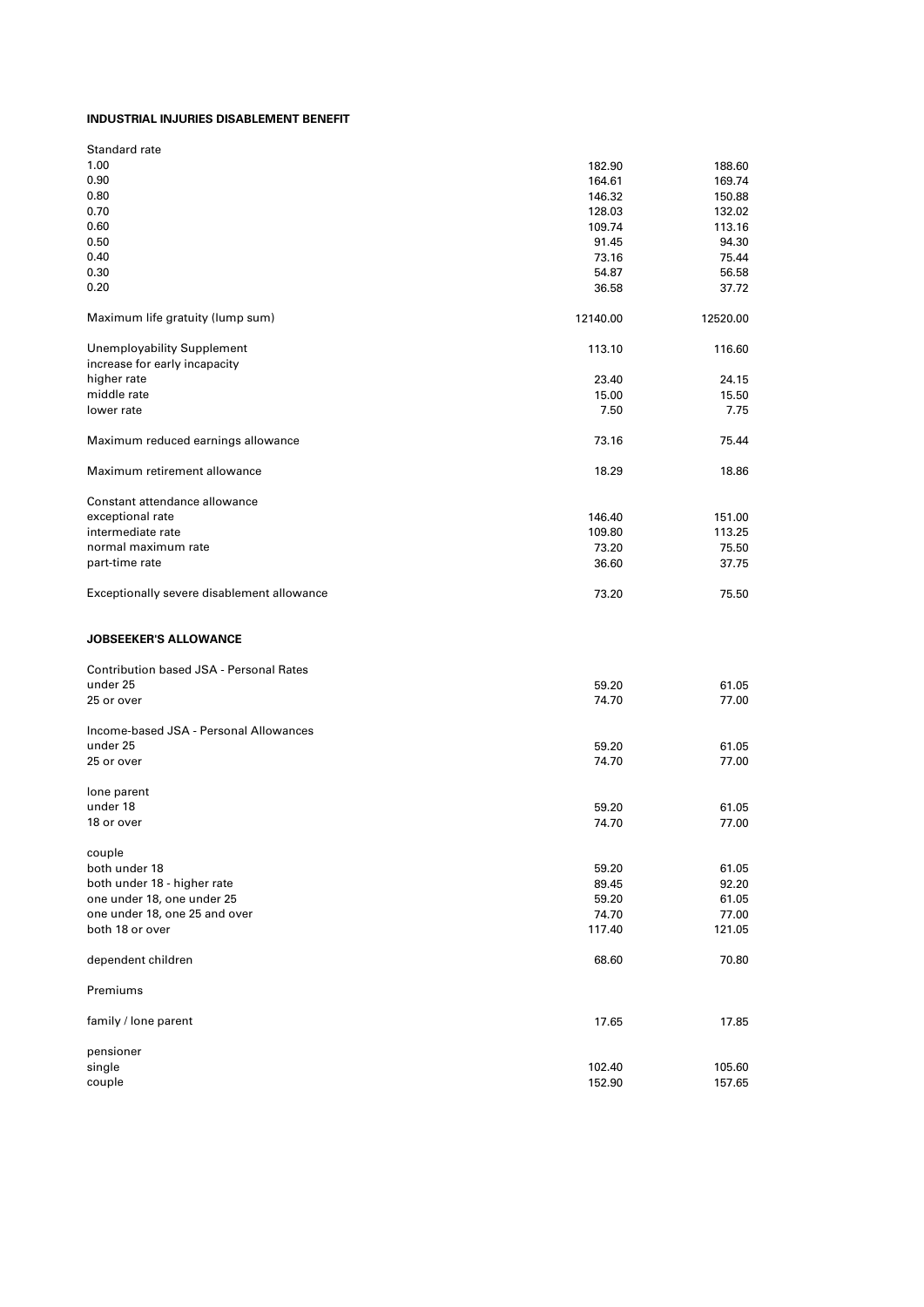| disability                                                  |                  |                  |
|-------------------------------------------------------------|------------------|------------------|
| single                                                      | 35.10            | 36.20            |
| couple                                                      | 50.05            | 51.60            |
| enhanced disability                                         |                  |                  |
| single                                                      | 17.20            | 17.75            |
| disabled child                                              | 26.67            | 27.44            |
| couple                                                      | 24.60            | 25.35            |
| severe disability                                           |                  |                  |
| single                                                      | 67.30            | 69.40            |
| couple (lower rate)                                         | 67.30            | 69.40            |
| couple (higher rate)                                        | 134.60           | 138.80           |
| disabled child                                              | 65.94            | 68.04            |
| carer                                                       | 37.70            | 38.85            |
| Prescribed sum for strikers                                 | 41.00            | 42.50            |
|                                                             |                  |                  |
| <b>MATERNITY ALLOWANCE</b>                                  |                  |                  |
| Standard rate                                               | 151.97           | 156.66           |
| MA threshold                                                | 30.00            | 30.00            |
| <b>PENSION CREDIT</b>                                       |                  |                  |
|                                                             |                  |                  |
| Standard minimum guarantee                                  |                  |                  |
| single<br>couple                                            | 177.10<br>270.30 | 182.60<br>278.70 |
| Additional amount for severe disability                     |                  |                  |
| single                                                      | 67.30            | 69.40            |
| couple (one qualifies)                                      | 67.30            | 69.40            |
| couple (both qualify)                                       | 134.60           | 138.80           |
| Additional amount for carers                                | 37.70            | 38.85            |
| Savings credit                                              |                  |                  |
| threshold - single                                          | 153.70           | 158.47           |
| threshold - couple                                          | 244.12           | 251.70           |
| maximum - single                                            | 14.04            | 14.48            |
| maximum - couple                                            | 15.71            | 16.20            |
| Children                                                    |                  |                  |
| First child born before 6 April 2017                        | 65.10            | 66.85            |
| Subsequent children                                         | 54.60            | 56.35            |
| Disabled child                                              |                  |                  |
| Lower rate                                                  | 29.66            | 30.58            |
| Higher rate                                                 | 92.54            | 95.48            |
| Amount for claimant and first spouse in polygamous marriage | 270.30           | 278.70           |
| Additional amount for additional spouse                     | 93.20            | 96.10            |
| Non-State Pensions (for Pension Credit purposes)            |                  |                  |
| Statutory minimum increase to non-state pensions            | 0.50%            | 3.10%            |
| PERSONAL INDEPENDENCE PAYMENT                               |                  |                  |
| Daily living component                                      |                  |                  |
| Enhanced                                                    | 89.60            | 92.40            |
| Standard                                                    | 60.00            | 61.85            |
|                                                             |                  |                  |
| Mobility component<br>Enhanced                              | 62.55            | 64.50            |
| Standard                                                    | 23.70            | 24.45            |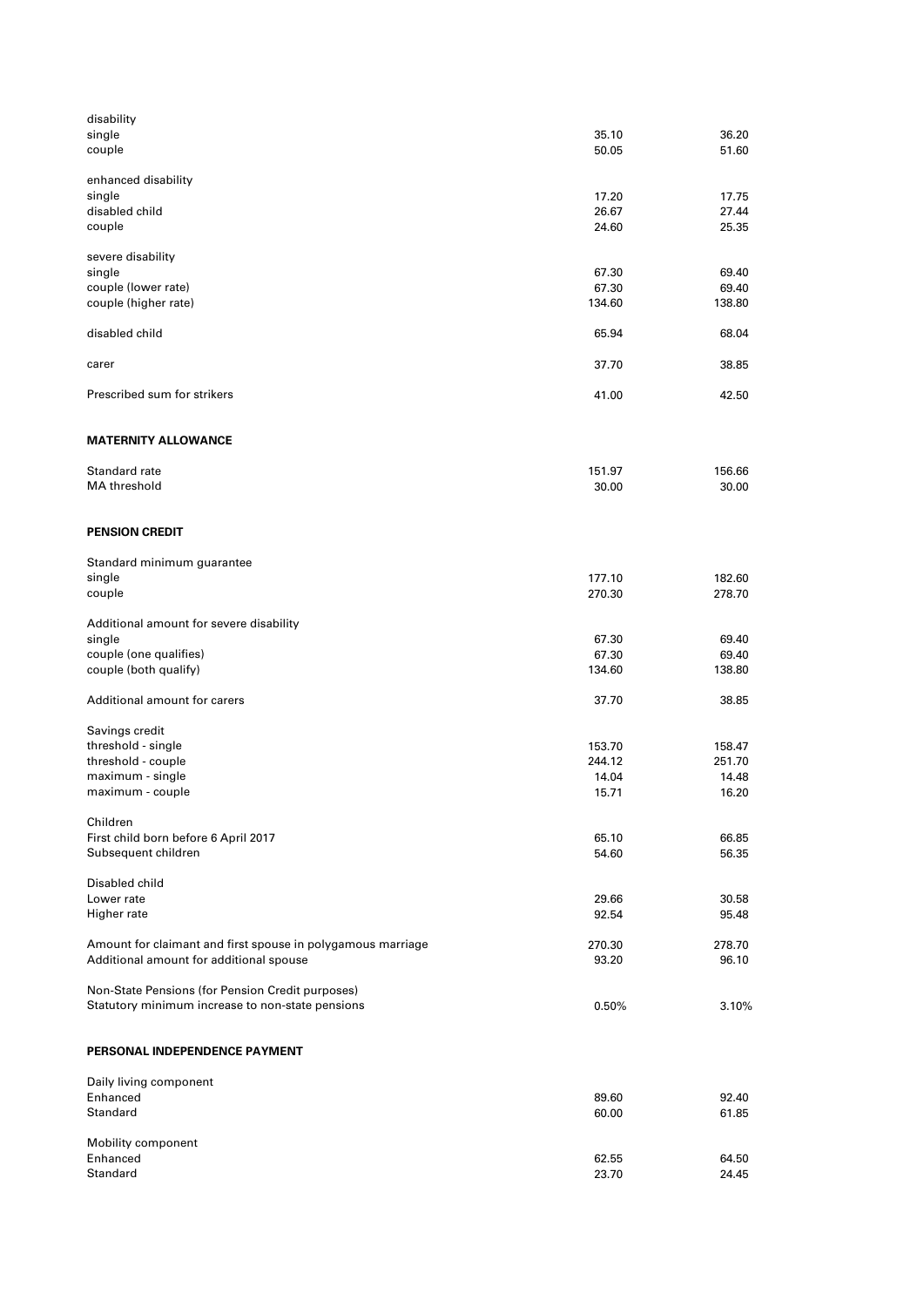## **SEVERE DISABLEMENT ALLOWANCE**

| Basic rate                         | 81.25 | 83.75 |
|------------------------------------|-------|-------|
| Age-related addition (from Dec 90) |       |       |
| Higher rate                        | 12.15 | 12.55 |
| Middle rate                        | 6.75  | 6.95  |
| Lower rate                         | 6.75  | 6.95  |

#### **STATE PENSION**

| <b>New State Pension</b>                                               |         |         |
|------------------------------------------------------------------------|---------|---------|
| Full rate                                                              | 179.60  | 185.15  |
| Transitional rate below full rate                                      | 2.5114% | 3.0902% |
| <b>Protected Payment</b>                                               | 0.50%   | 3.10%   |
| Increments - own (based on deferred new State Pension)                 | 0.50%   | 3.10%   |
| Increments - inherited (based on deferred old State Pension)           | 0.50%   | 3.10%   |
| <b>Old State Pension</b>                                               |         |         |
| Category A or B basic pension                                          | 137.60  | 141.85  |
| Category B (lower) basic pension - spouse or civil partner's insurance | 82.45   | 85.00   |
| Category C or D - non-contributory                                     | 82.45   | 85.00   |
| Additional pension                                                     | 0.50%   | 3.10%   |
| Maximum additional pension (own + inherited)                           | 180.31  | 185.90  |
| Increments to:-                                                        |         |         |
| Basic pension                                                          | 0.50%   | 3.10%   |
| Additional pension                                                     | 0.50%   | 3.10%   |
| <b>Graduated Retirement Benefit (GRB)</b>                              | 0.50%   | 3.10%   |
| Inheritable lump sum                                                   | 0.50%   | 3.10%   |
| Contracted-out Deduction from AP in respect of                         | Nil     | Nil     |
| pre-April 1988 contracted-out earnings                                 |         |         |
| Contracted-out Deduction from AP in respect of                         |         |         |
| contracted-out earnings from April 1988 to 1997                        | 0.50%   | 3.00%   |
| <b>Graduated Retirement Benefit (unit)</b>                             | 0.1447  | 0.1492  |
| Increase of long term incapacity for age                               | 0.50%   | 3.10%   |
| Addition at age 80                                                     | 0.25    | 0.25    |
| Increase of Long-term incapacity for age                               |         |         |
| higher rate                                                            | 23.40   | 24.15   |
| lower rate                                                             | 11.75   | 12.10   |
| Invalidity Allowance (Transitional) for State Pension recipients       |         |         |
| higher rate                                                            | 23.40   | 24.15   |
| middle rate                                                            | 15.00   | 15.50   |
| lower rate                                                             | 7.50    | 7.75    |
| <b>STATUTORY ADOPTION PAY</b>                                          |         |         |
| Earnings threshold                                                     | 120.00  | 123.00  |
| <b>Standard Rate</b>                                                   | 151.97  | 156.66  |
| <b>STATUTORY MATERNITY PAY</b>                                         |         |         |
| Earnings threshold                                                     | 120.00  | 123.00  |
| Standard rate                                                          | 151.97  | 156.66  |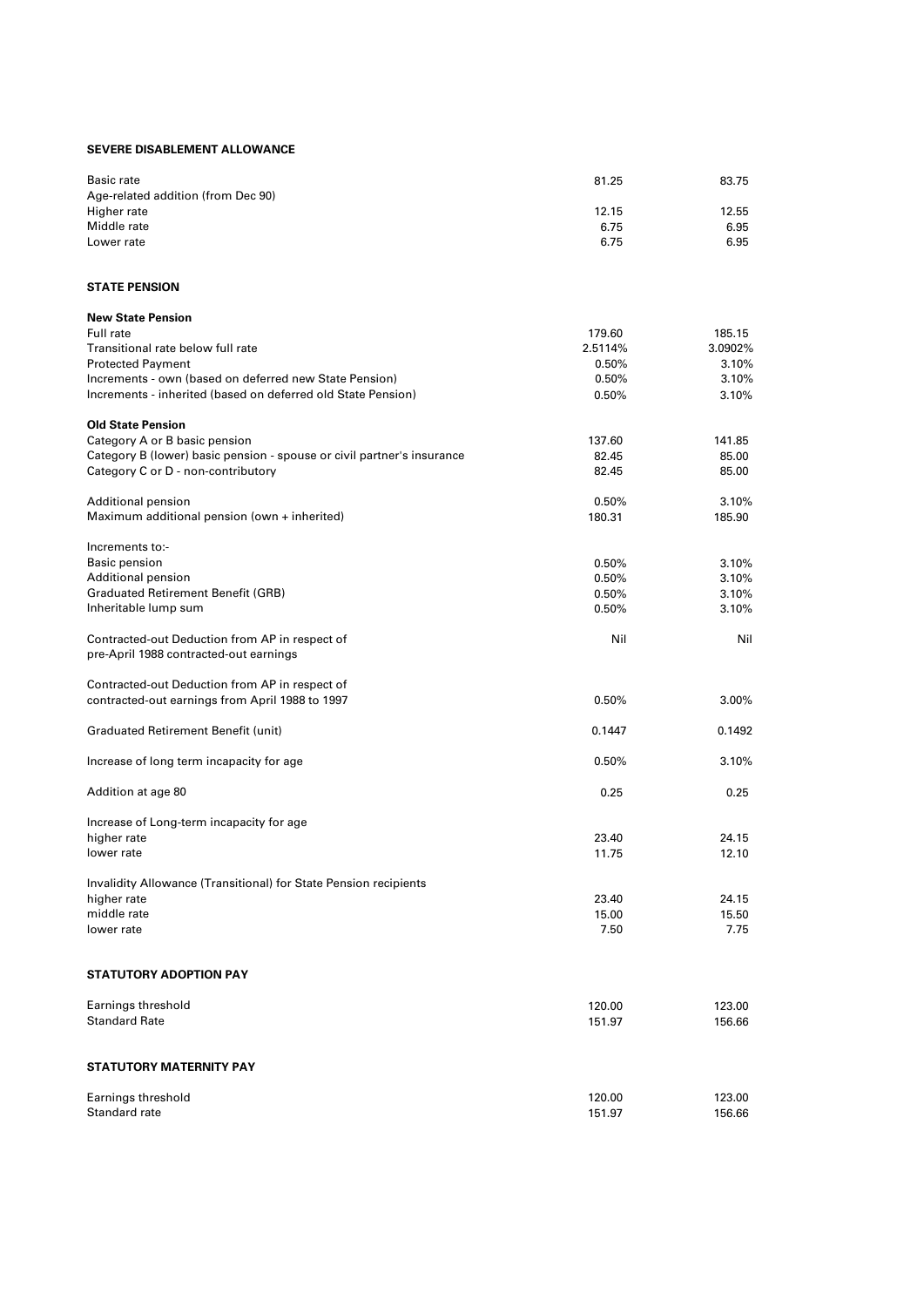## **STATUTORY PATERNITY PAY**

| Earnings threshold<br><b>Standard Rate</b>                                                                                                                           | 120.00<br>151.97                      | 123.00<br>156.66 |
|----------------------------------------------------------------------------------------------------------------------------------------------------------------------|---------------------------------------|------------------|
| STATUTORY SHARED PARENTAL PAY                                                                                                                                        |                                       |                  |
| Earnings threshold<br>Standard rate                                                                                                                                  | 120.00<br>151.97                      | 123.00<br>156.66 |
| STATUTORY PARENTAL BEREAVEMENT PAY                                                                                                                                   |                                       |                  |
| Earnings threshold                                                                                                                                                   | 120.00                                | 123.00           |
| Standard rate                                                                                                                                                        | 151.97                                | 156.66           |
| <b>STATUTORY SICK PAY</b>                                                                                                                                            |                                       |                  |
| Earnings threshold                                                                                                                                                   | 120.00                                | 123.00           |
| Standard rate                                                                                                                                                        | 96.35                                 | 99.35            |
| UNIVERSAL CREDIT (monthly rates)                                                                                                                                     |                                       |                  |
| Universal Credit Minimum Amount                                                                                                                                      | 0.01                                  | 0.01             |
| Universal Credit Amounts<br>Standard allowance<br>Single                                                                                                             |                                       |                  |
| Single under 25                                                                                                                                                      | 257.33                                | 265.31           |
| Single 25 or over<br>Couple                                                                                                                                          | 324.84                                | 334.91           |
| Joint claimants both under 25                                                                                                                                        | 403.93                                | 416.45           |
| Joint claimants, one or both 25 or over<br>Child amounts                                                                                                             | 509.91                                | 525.72           |
| First child (born prior to 6 April 2017)                                                                                                                             | 282.50                                | 290.00           |
| First child (born on or after 6 April 2017)/ second child and subsequent child<br>(where an exception or transitional provision applies)<br>Disabled child additions | 237.08                                | 244.58           |
| Lower rate addition                                                                                                                                                  | 128.89                                | 132.89           |
| Higher rate addition                                                                                                                                                 | 402.41                                | 414.88           |
| Limited Capability for Work amount                                                                                                                                   | 128.89                                | 132.89           |
| Limited Capability for Work and Work-Related Activity amount                                                                                                         | 343.63                                | 354.28           |
| Carer amount                                                                                                                                                         | 163.73                                | 168.81           |
| Childcare costs amount<br>Maximum for one child                                                                                                                      | 646.35                                | 646.35           |
| Maximum for two or more children                                                                                                                                     | 1108.04                               | 1108.04          |
| Non-dependants' housing cost contributions                                                                                                                           | 75.53                                 | 77.87            |
| Work allowances                                                                                                                                                      |                                       |                  |
| Higher work allowance (no housing amount)                                                                                                                            |                                       |                  |
| One or more dependent children or limited capability for work                                                                                                        | 515 increased to 557<br>from 24.11.21 | 573.00           |
| Lower work allowance                                                                                                                                                 |                                       |                  |
| One or more dependent children or limited capability for work                                                                                                        | 293 increased to 335<br>from 24.11.21 | 344.00           |
| <b>UC Daily Reduction</b><br>100% reduction rate                                                                                                                     |                                       |                  |
| Single                                                                                                                                                               |                                       |                  |
| Single under 25<br>Single 25 or over                                                                                                                                 | 8.40<br>10.60                         | 8.70<br>11.00    |
| Couple<br>Joint claimants both under 25 (per sanctioned claimant)                                                                                                    | 6.60                                  | 6.80             |
|                                                                                                                                                                      |                                       |                  |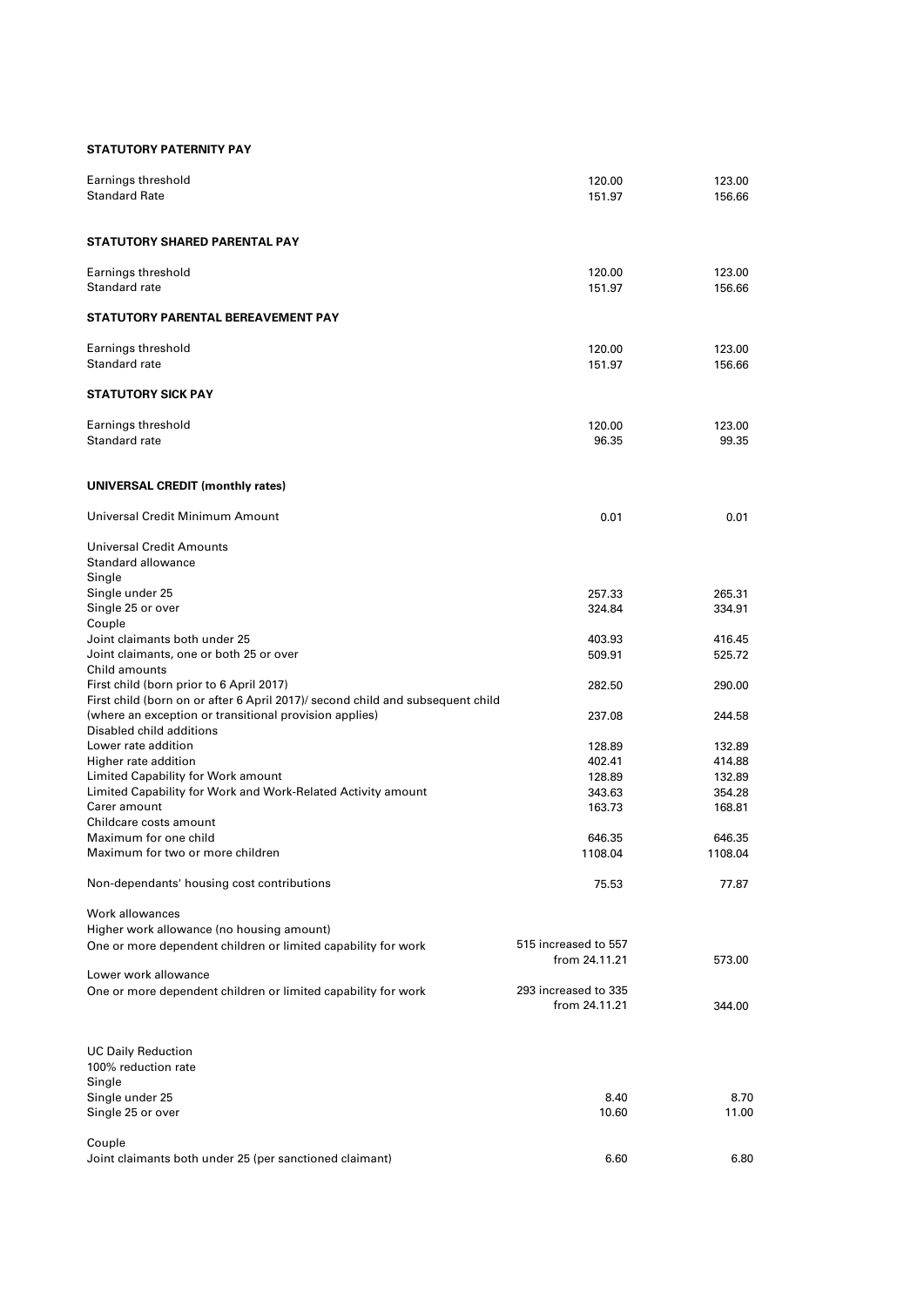| Joint claimants, one or both 25 or over and one is sanctioned (per sanctioned                                                              |                 |                 |
|--------------------------------------------------------------------------------------------------------------------------------------------|-----------------|-----------------|
| claimant)<br>40% reduction rate                                                                                                            | 8.30            | 8.60            |
| Single                                                                                                                                     |                 |                 |
| Single under 25                                                                                                                            | 3.30            | 3.40            |
| Single 25 or over                                                                                                                          | 4.20            | 4.40            |
| Couple                                                                                                                                     |                 |                 |
| Joint claimants both under 25 (per sanctioned claimant)                                                                                    | 2.60            | 2.70            |
| Joint claimants, one or both 25 or over (per sanctioned claimant)                                                                          | 3.30            | 3.40            |
| Third Party Deductions at 5% of UC Standard Allowance (excludes deductions<br>for rent and service charges included in rent)               |                 |                 |
| Single                                                                                                                                     |                 |                 |
| Single under 25                                                                                                                            | 12.87           | 13.27           |
| Single 25 or over                                                                                                                          | 16.24           | 16.75           |
| Couple                                                                                                                                     |                 |                 |
| Joint claimants both under 25                                                                                                              | 20.20           | 20.82           |
| Joint claimants, one or both 25 or over                                                                                                    | 25.50           | 26.29           |
| Minimum deductions for rent and service charges included in rent at 10% of                                                                 |                 |                 |
| UC Standard Allowance (10% minimum introduced from Nov 2014)<br>Single                                                                     |                 |                 |
| Single under 25                                                                                                                            | 25.73           | 26.53           |
| Single 25 or over                                                                                                                          | 32.48           | 33.49           |
| Couple                                                                                                                                     |                 |                 |
| Joint claimants both under 25                                                                                                              | 40.39           | 41.65           |
| Joint claimants, one or both 25 or over                                                                                                    | 50.99           | 52.57           |
| Maximum deductions for rent and service charges included in rent at 20% of<br>UC Standard Allowance (20% maximum introduced from Nov 2014) |                 |                 |
| Single                                                                                                                                     |                 |                 |
| Single under 25                                                                                                                            | 51.47           | 53.06           |
| Single 25 or over                                                                                                                          | 64.97           | 66.98           |
| Couple                                                                                                                                     |                 |                 |
| Joint claimants both under 25<br>Joint claimants, one or both 25 or over                                                                   | 80.79<br>101.98 | 83.29<br>105.14 |
|                                                                                                                                            |                 |                 |
| Overall Maximum deduction Rate at 25% of UC Standard Allowance:                                                                            |                 |                 |
| Single<br>Single under 25                                                                                                                  | 64.33           | 66.33           |
| Single 25 or over                                                                                                                          | 81.21           | 83.73           |
| Couple                                                                                                                                     |                 |                 |
| Joint claimants both under 25                                                                                                              | 100.98          | 104.11          |
| Joint claimants, one or both 25 or over                                                                                                    | 127.48          | 131.43          |
| Fraud Overpayments, Recoverable Hardship Payments and Administrative<br>Penalties at 25% of UC Standard Allowance                          |                 |                 |
| Single<br>Single under 25                                                                                                                  |                 |                 |
| Single 25 or over                                                                                                                          | 64.33<br>81.21  | 66.33<br>83.73  |
| Couple                                                                                                                                     |                 |                 |
| Joint claimants both under 25                                                                                                              | 100.98          | 104.11          |
| Joint claimants, one or both 25 or over                                                                                                    | 127.48          | 131.43          |